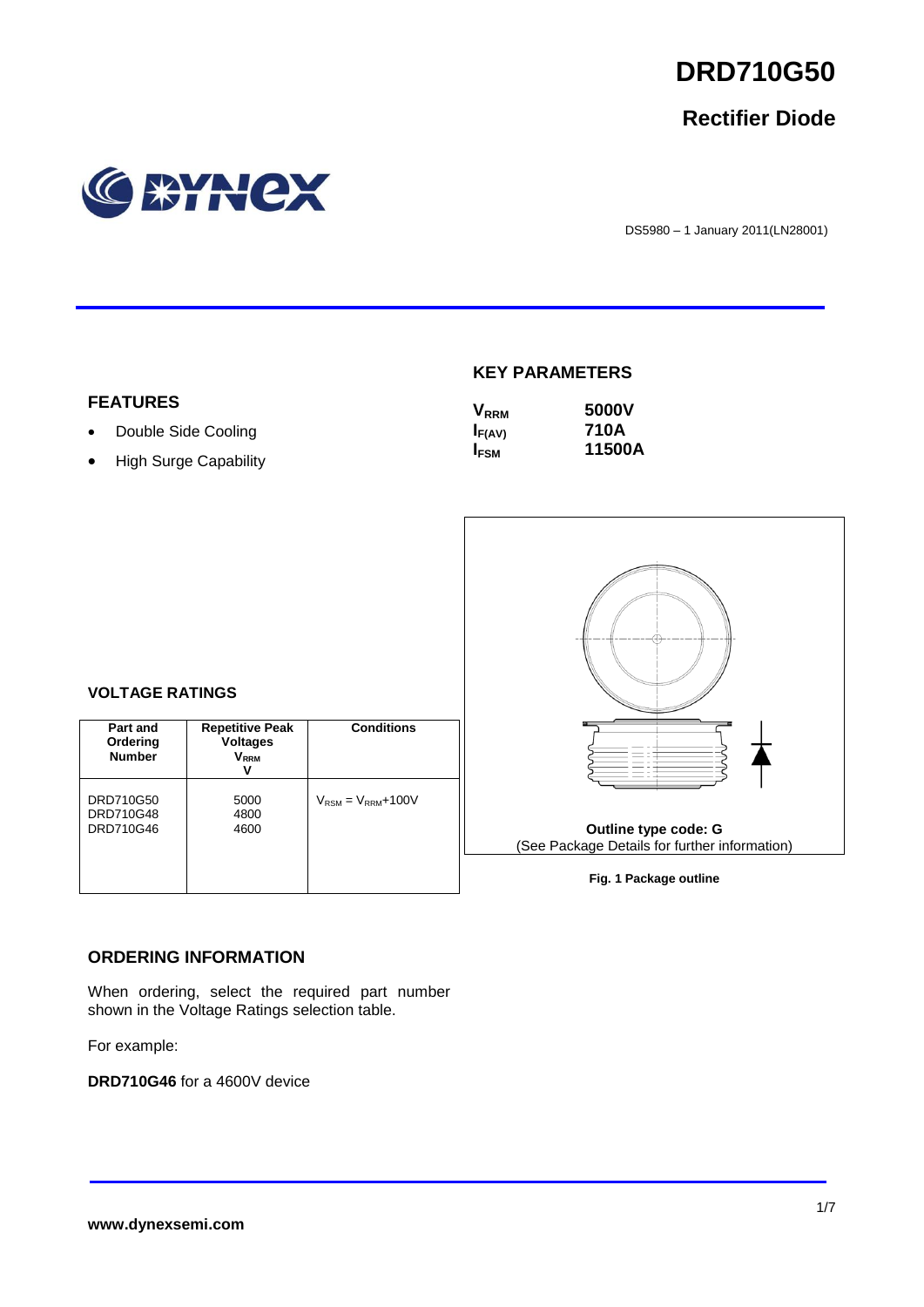

## **CURRENT RATINGS**

#### **Tcase = 75°C unless stated otherwise**

| Symbol                                 | <b>Parameter</b>                     | <b>Test Conditions</b>   | Max. | <b>Units</b> |
|----------------------------------------|--------------------------------------|--------------------------|------|--------------|
| <b>Double Side Cooled</b>              |                                      |                          |      |              |
| $I_{F(AV)}$                            | Mean forward current                 | Half wave resistive load | 910  | A            |
| $I_{F(RMS)}$                           | <b>RMS</b> value                     | ۰                        | 1430 | A            |
| lF.                                    | Continuous (direct) on-state current | ۰                        | 1314 | A            |
| <b>Single Side Cooled (Anode side)</b> |                                      |                          |      |              |
| $I_{F(AV)}$                            | Mean forward current                 | Half wave resistive load | 599  | A            |
| $I_{F(RMS)}$                           | <b>RMS</b> value                     | ۰.                       | 941  | A            |
| IF.                                    | Continuous (direct) on-state current |                          | 814  | A            |

#### **Tcase = 100°C unless stated otherwise**

| Symbol                                 | <b>Parameter</b>                     | <b>Test Conditions</b>   | Max. | <b>Units</b> |
|----------------------------------------|--------------------------------------|--------------------------|------|--------------|
| <b>Double Side Cooled</b>              |                                      |                          |      |              |
| $I_{F(AV)}$                            | Mean forward current                 | Half wave resistive load | 710  | A            |
| $I_{F(RMS)}$                           | <b>RMS</b> value                     | ۰                        | 1115 | A            |
| IF.                                    | Continuous (direct) on-state current | ٠                        | 1000 | A            |
| <b>Single Side Cooled (Anode side)</b> |                                      |                          |      |              |
| $I_{F(AV)}$                            | Mean forward current                 | Half wave resistive load | 450  | A            |
| I <sub>F(RMS)</sub>                    | <b>RMS</b> value                     |                          | 706  | A            |
| IF                                     | Continuous (direct) on-state current | -                        | 570  | A            |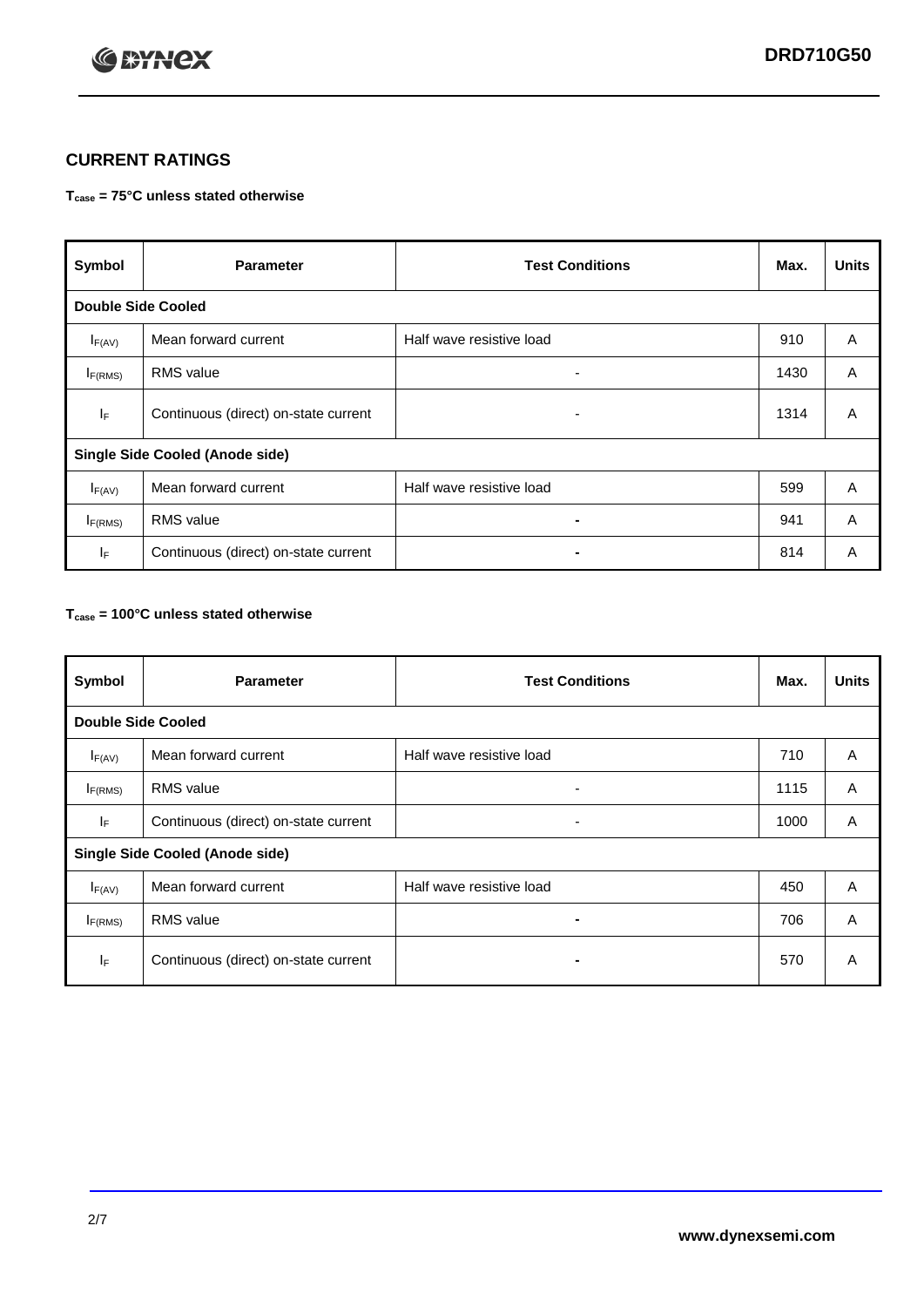

## **SURGE RATINGS**

| Symbol      | <b>Parameter</b>                        | <b>Test Conditions</b>                            | Max.  | <b>Units</b>      |
|-------------|-----------------------------------------|---------------------------------------------------|-------|-------------------|
| <b>IFSM</b> | Surge (non-repetitive) on-state current | 10ms half sine, $T_{\text{case}} = 150^{\circ}$ C | 9.2   | kA                |
| $l^2t$      | $I2t$ for fusing                        | $V_R = 50\% V_{RRM} - \frac{1}{4}$ sine           | 0.422 | MA <sup>2</sup> s |
| <b>IFSM</b> | Surge (non-repetitive) on-state current | 10ms half sine, $T_{\text{case}} = 150^{\circ}$ C | 11.5  | kA                |
| $l^2t$      | $l^2$ t for fusing                      | $V_R = 0$                                         | 0.66  | $MA2$ s           |

## **THERMAL AND MECHANICAL RATINGS**

| Symbol                         | <b>Parameter</b>                      | <b>Test Conditions</b>   |             | Min.                     | Max.  | <b>Units</b> |
|--------------------------------|---------------------------------------|--------------------------|-------------|--------------------------|-------|--------------|
| $R_{th(j-c)}$                  | Thermal resistance - junction to case | Double side cooled       | DC          |                          | 0.032 | °C/W         |
|                                |                                       | Single side cooled       | Anode DC    |                          | 0.064 | °C/W         |
|                                |                                       |                          | Cathode DC  |                          | 0.064 | °C/W         |
| $R_{th(c-h)}$                  | Thermal resistance – case to heatsink | Clamping force 12kN      | Double side | ٠                        | 0.008 | °C/W         |
|                                |                                       | (with mounting compound) | Single side | ٠                        | 0.016 | °C/W         |
| $T_{\rm\scriptscriptstyle VI}$ | Virtual junction temperature          | On-state (conducting)    |             | $\overline{\phantom{a}}$ | 160   | °C           |
|                                |                                       | Reverse (blocking)       |             | $\overline{\phantom{a}}$ | 150   | °C           |
| $T_{\text{stg}}$               | Storage temperature range             |                          |             | $-55$                    | 175   | °C           |
| $F_m$                          | Clamping force                        |                          |             | 11.5                     | 13.5  | kN           |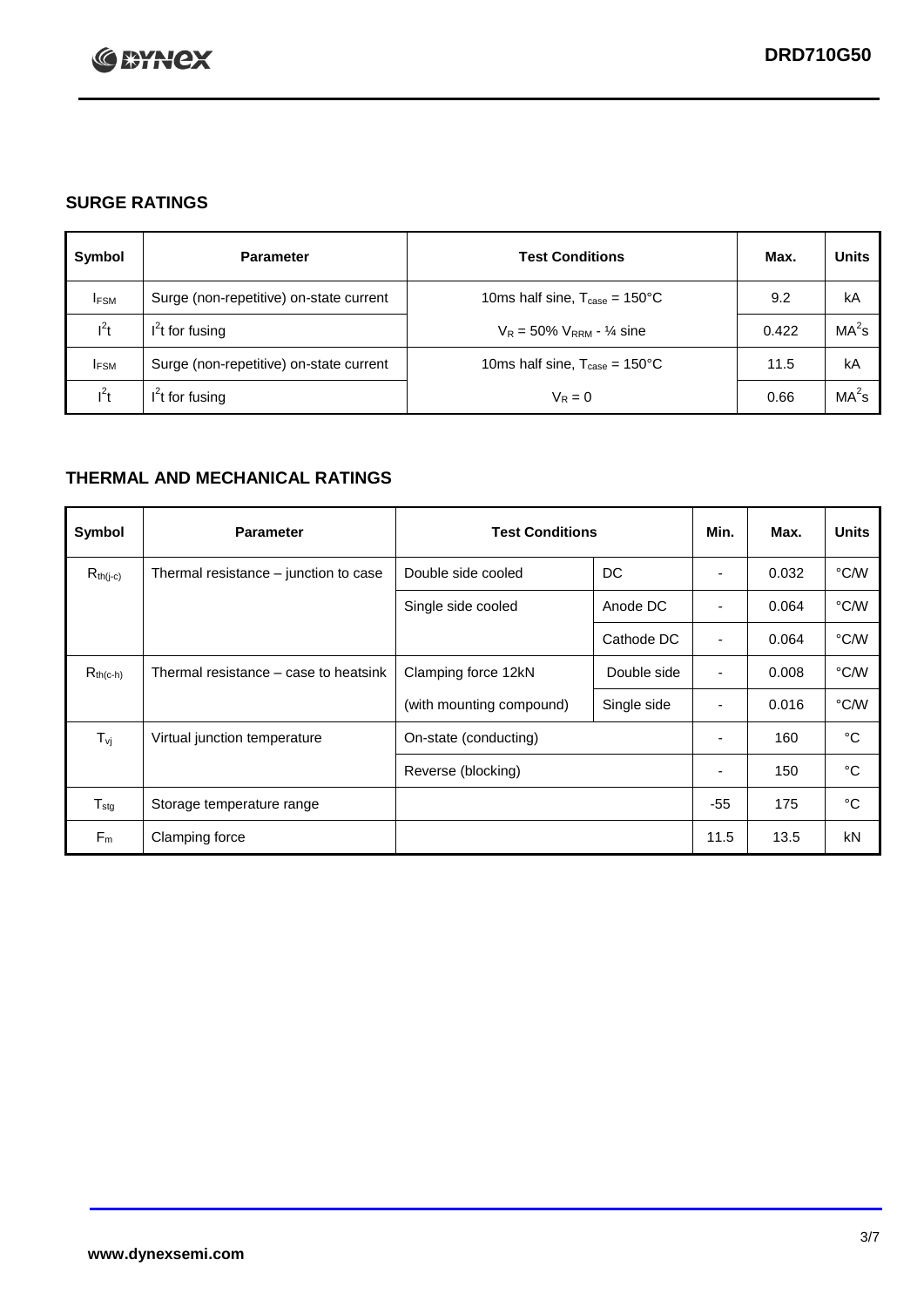

## **CHARACTERISTICS**

| Symbol         | <b>Parameter</b>              | <b>Test Conditions</b>                          | Min.                     | Max.  | <b>Units</b> |
|----------------|-------------------------------|-------------------------------------------------|--------------------------|-------|--------------|
| $V_{FM}$       | Forward voltage               | At 1800A peak, $T_{\text{case}} = 25^{\circ}C$  |                          | 1.8   | V            |
| <b>I</b> RM    | Peak reverse current          | At $V_{RRM}$ , $T_{case} = 150^{\circ}C$        |                          | 50    | mA           |
| $Q_{\rm S}$    | Total stored charge           | $I_F = 1000A$ , dl <sub>RR</sub> /dt = 3A/us    |                          | 2600  | μC           |
| $I_{rr}$       | Peak reverse recovery current | $T_{\text{case}} = 150^{\circ}$ C, $V_R = 100V$ |                          | 80    | A            |
| $V_{TO}$       | Threshold voltage             | At $T_{\rm{vj}}$ = 150°C                        |                          | 0.88  | V            |
| $r_{\text{T}}$ | Slope resistance              | At $T_{vi}$ = 150°C                             | $\overline{\phantom{0}}$ | 0.687 | $m\Omega$    |

## **CURVES**





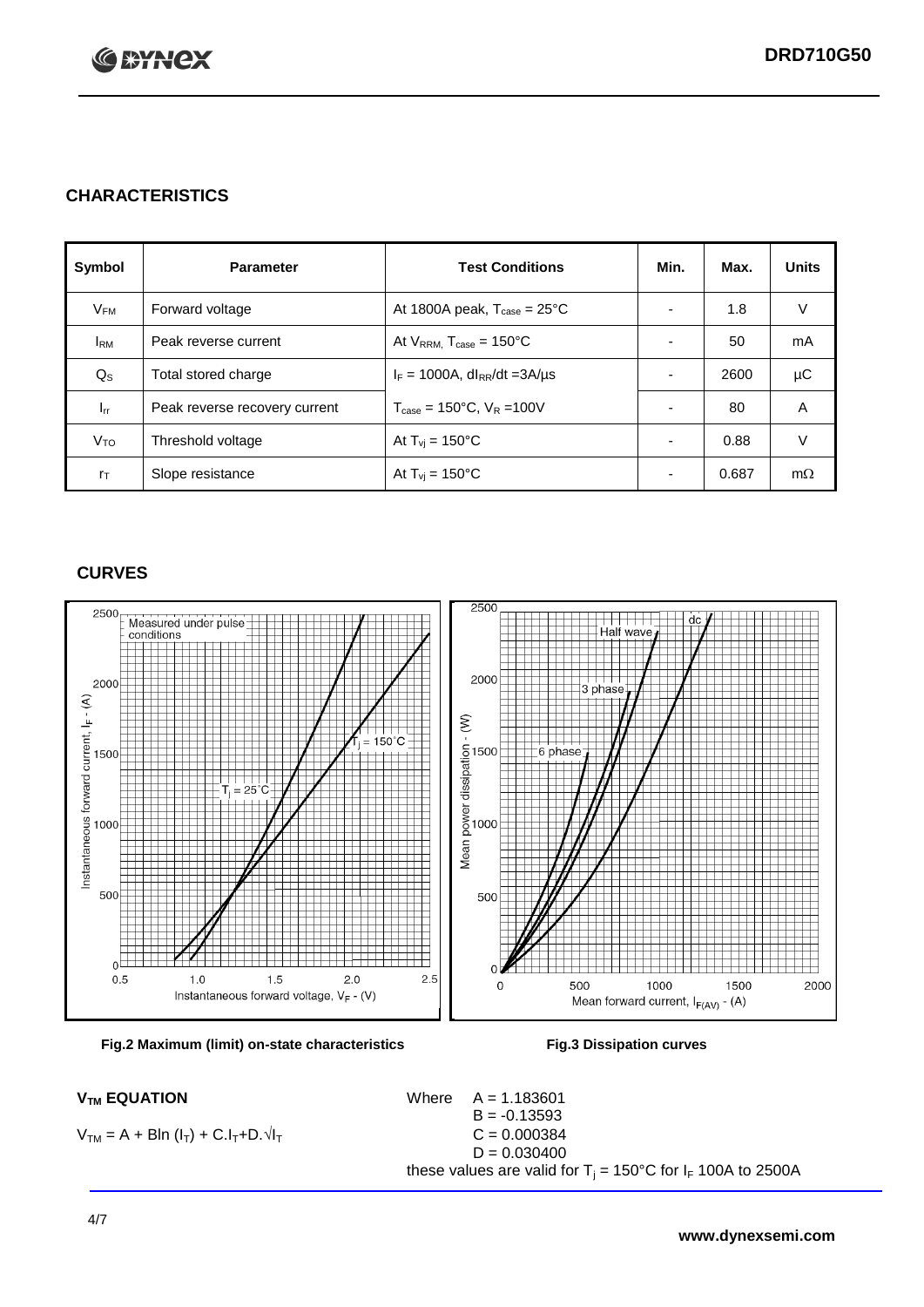



**(with 50% VRRM at Tcase 150°C)**

**junction to case**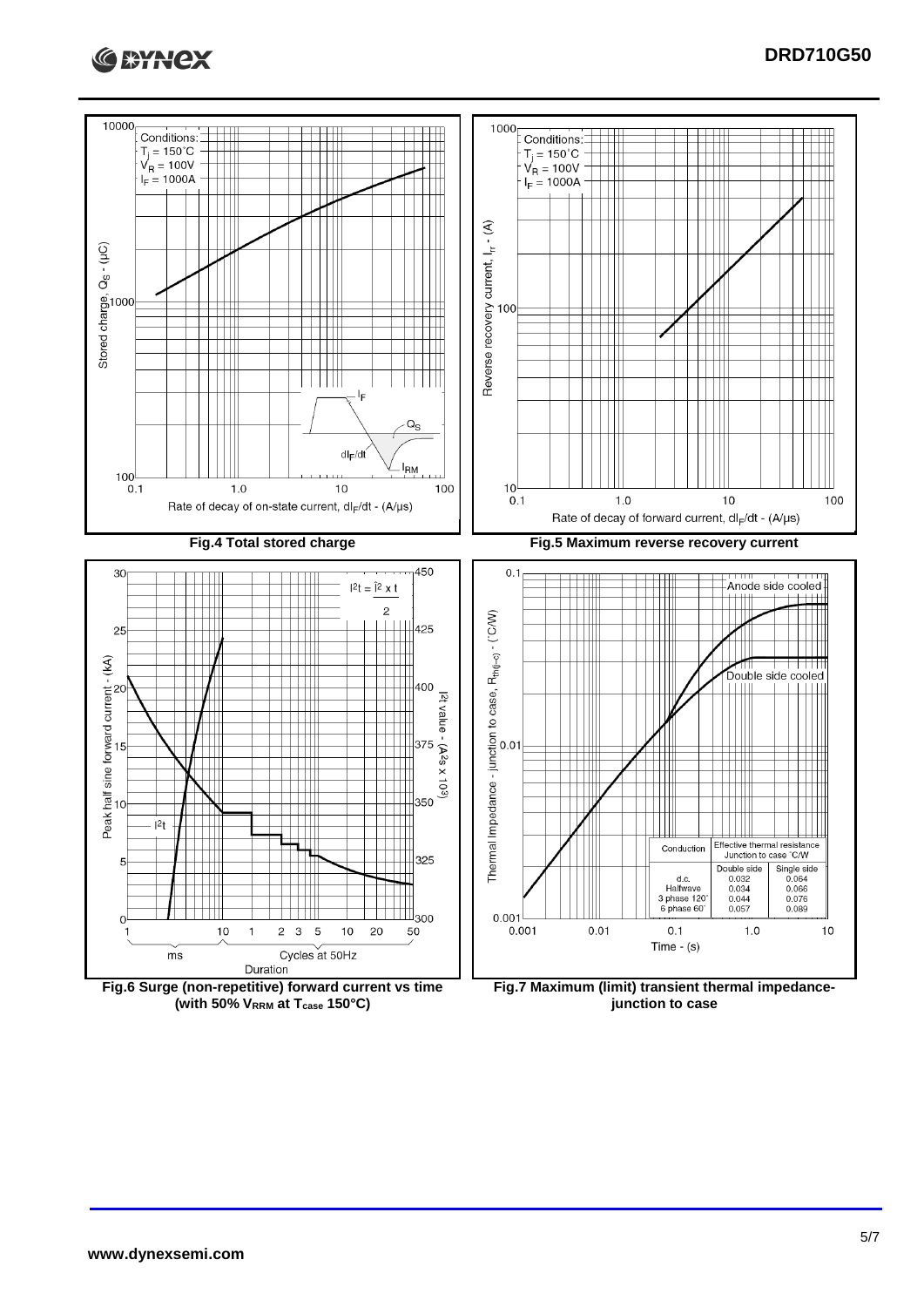

#### **PACKAGE DETAILS**

For further package information, please contact Customer Services. All dimensions in mm, unless stated otherwise. DO NOT SCALE.



#### **Note:**

Some packages may be supplied with gate and or tags.